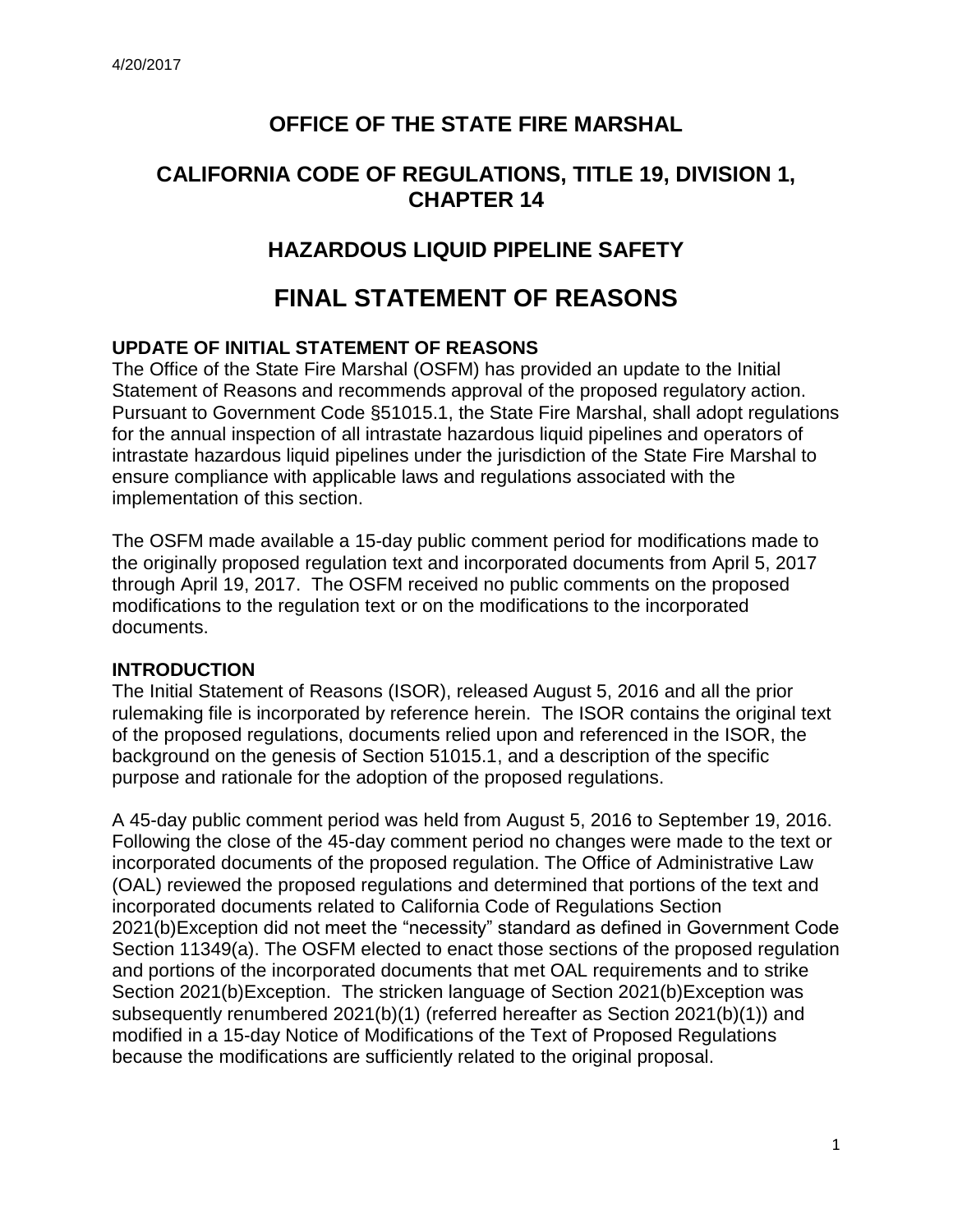The modified Section 2021(b)(1) provides the regulated community an option to request a 30-day extension when submitting requested pipeline information to the OSFM and affords the regulated community some respite and flexibility in meeting the requirements of this newly enacted law. As originally drafted the extension language did not set a standard or burden of proof that an operator needed to meet when the OSFM was considering granting a request for an extension. Therefore, the language of Section 2021(b)(1) has since been modified to require that an operator show "good cause" to the OSFM for an extension to be granted. This new language clarifies the standard that the OSFM will use in evaluating operator extension requests. As discussed in detail below, the inclusion of this language necessitated modification or addition of language in several documents incorporated by reference.

Therefore, the OSFM made available a 15-day public comment period for the modification of the proposed text and incorporated documents in the proposed regulations. The information and documents attached here will provide the specific purpose, rationale, and necessity for the modification language.

#### **SPECIFIC PURPOSE AND RATIONALE**

Government Code §51015.1 increases the frequency of intrastate pipeline and operator inspections conducted by the OSFM to an annual basis. Prior to the enactment of Section 51015.1 the OSFM inspected intrastate pipelines and operators once every five (5) years through a certification from the United States Department of Transportation, Pipeline and Hazardous Materials Safety Administration (PHMSA). The PHMSA certification requires the OSFM conduct six (6) different types of inspections on each operator, and two (2) different types of inspections on each pipeline once every five (5) years. The objective of inspecting on an annual basis is to mitigate the risk of spill and/or accident that may harm the environment. Conducting more frequent inspections by the OSFM will ensure compliance with federal and State laws, enhance public safety, protect California's vital natural resources and wildlife, and reduce the risk of future jurisdictional hazardous liquid pipeline accidents.

Section 2021(b)(1) of the proposed regulations was drafted to provide a time extension and address concerns raised by the regulated community. Discussion with the regulated community elicited concerns that gathering required information, data, and documentation on an annual basis as opposed to every five years could pose logistical challenges. Specifically, to meet the annual inspection requirement of Section 51015.1 the operators must gather data on all its intrastate operations and pipelines in California. Operators were concerned that for some larger operators gathering data could represent a significant amount of work due to the quantity of information and data needed to be gathered. Similarly, smaller operators have fewer staff to dedicate to gathering the required data, even collecting relatively small amounts of data represents a significant time commitment. Additionally, gathering the data required for Section 51015.1 extends beyond the initial year(s) of the annual inspection process. As noted above, operators are still subject to eight PHMSA required inspections in addition to those required under the OSFM annual inspection. In future years where a PHMSA inspection aligns with an annual OSFM inspection, the resources needed to gather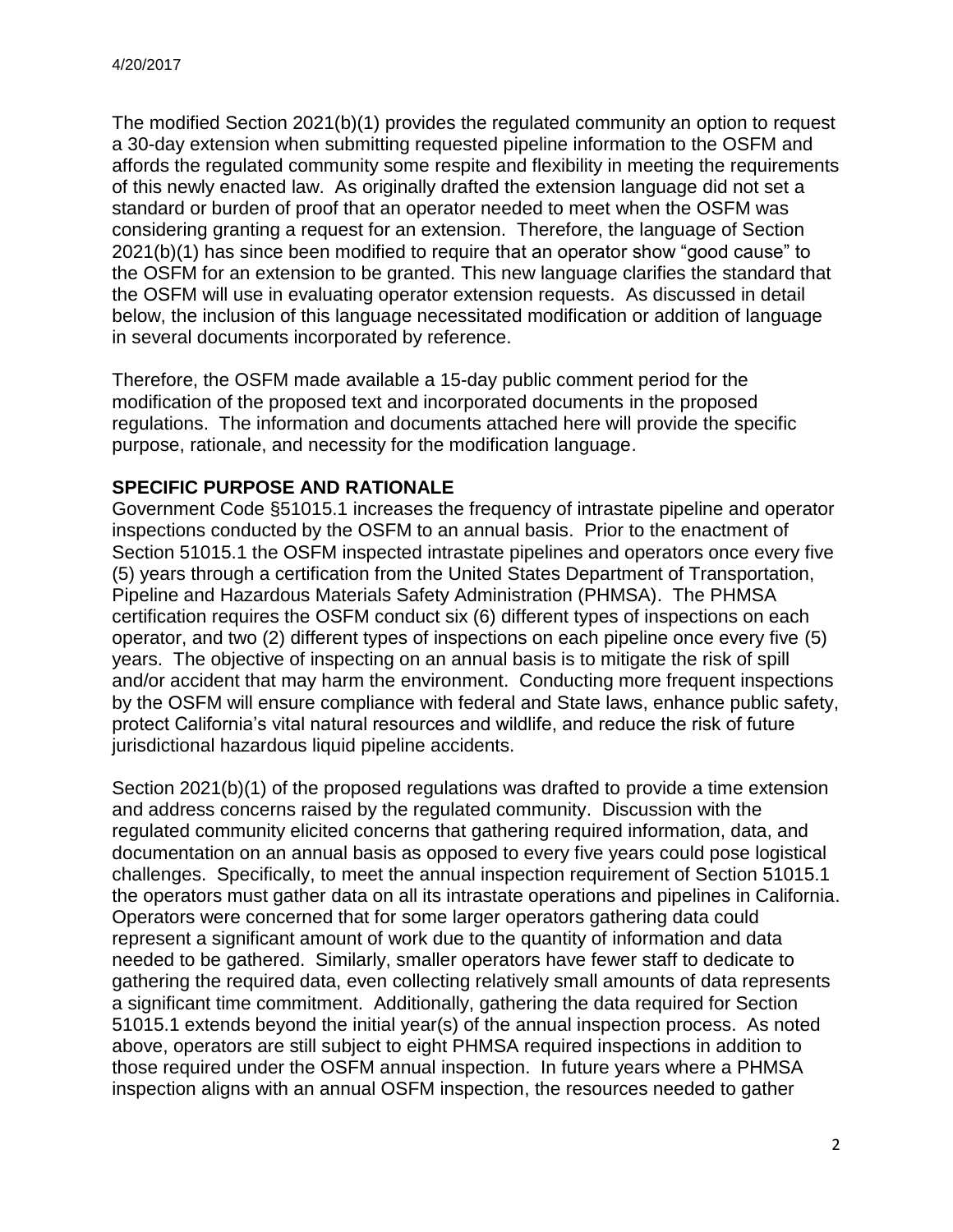requested data may be further strained. Importantly, the information and data gathered by operators must be reviewed by the OSFM prior to conducting the inspections. Without adequate time for operators to gather necessary and relevant documents, the information and data that the OSFM reviews might not accurately represent the state of operations and pipelines that must be inspected.

#### **NECESSITY**

 $\overline{a}$ 

The proposed modification language in Section 2021(b)(1) addresses concerns raised during the OSFM Pipeline Safety Regulations Work Group and the Pipeline Safety Advisory Committee. The inclusion of an extension for good cause in Section 2021(b)(1) would ensure that operators have the necessary time to gather the required data and information for OSFM review while simultaneously lessening the burden on the regulated community. Additionally, since the regulatory requirements of the annual inspections are new to both the OSFM and the regulated community, a time extension serves to alleviate unanticipated timing challenges as the regulations are implemented now and in future years. Finally, and significantly, if an operator fails to submit required data by July 1 annually, the OSFM may assess civil penalties pursuant to Government Code §51018.6 (Section 51018.6). Civil penalties under Section 51018.6 are not insignificant and may subject an operator to penalties of not more than two hundred thousand dollars (\$200,000) for each day that a violation persists, except that the maximum civil penalty shall not exceed two million dollars (\$2,000,000) for any related series of violations. The proposed modification language would allow operators an opportunity to avoid civil penalties with an extension for good cause, while still striving for compliance with the regulations.

#### **THE MODIFICATIONS AND AMENDMENTS ARE AS FOLLOWS:**

Modifications were made to documents contained in the original 45-day Initial Statement of Reasons. The modified documents are the: 1) text of regulations, 2) Instructions for Form PSD-101 (dated April 1, 2017), and 3) California State Fire Marshal Annual Inspection Procedures (dated April 1, 2017).

The OSFM is modifying the language to the proposed text and to portions of the documents incorporated by reference related to Section 2021(b)(1) as originally noticed in the 45-day comment period. The proposed modifications will add clarity to Section 2021(b)(1) and amend currently enacted Sections 2020, 2020(b), 2020(c), and 2021(a)(2). The modifications to the text and incorporated documents are illustrated by highlighted **double underline** for text that has been added, and by highlighted **double strike through** for text that has been modified.<sup>1</sup>

• Section 2020 in the first sentence removed the unnecessary words "In order" in front of "to" to simplify grammar and add clarity to the sentence for the reference made to the Government Code.

 $1$  The double underline and double strike through format was chosen to avoid confusion with existing language in documents incorporated by reference that were intentionally drafted with a single underline for emphasis.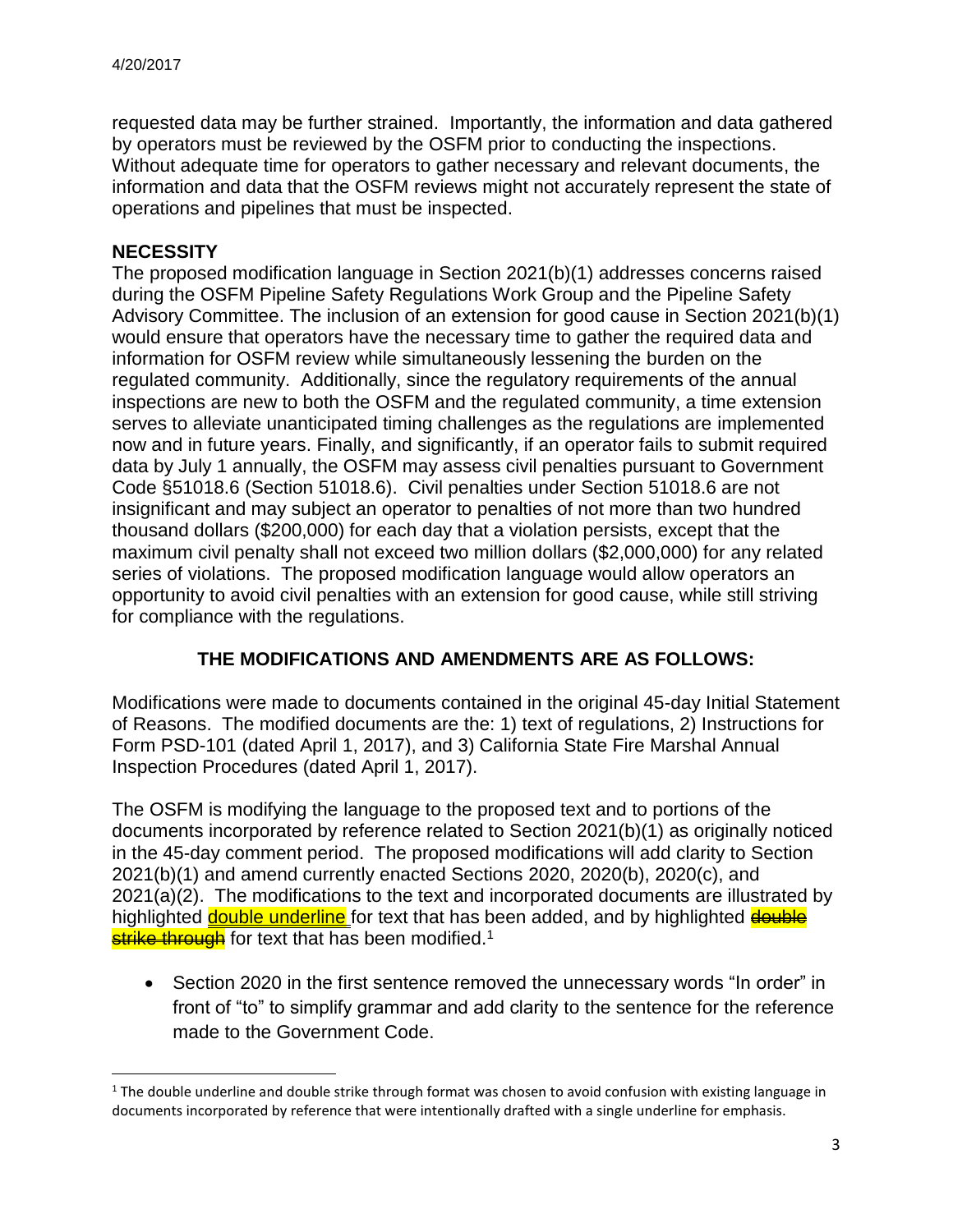- Section 2021(b)(1) is clarified to allow operators an opportunity to request a 30day extension when submitting form PSD-101 if the operator can show "good cause."
- The requirement that operators show "good cause" necessitated modification to two (2) of the documents incorporated by reference, which then required modifications to three (3) sections of the text of the regulation.
- Incorporated by reference document titled "Office of the State Fire Marshal Pipeline Safety Annual Inspection Procedure" is modified to add the "good cause" requirement and revised the date of the document to April 1, 2017.
- Incorporated by reference document titled "Instructions for Form PSD-101" is modified to add the "good cause" requirement and revised the date of the document to April 1, 2017.
- The text of Sections 2020(b), 2020(c), and 2021(a)(2) are amended to change the date of affected documents incorporated by reference to April 1, 2017.

**AMENDED SECTIONS AFTER PREVIOUS 45-DAY PUBLIC COMMENT PERIOD:** Sections 2020(b), 2020(c), and 2021(a)(2)

**RENUMBERED SECTIONS AFTER PREVIOUS 45-DAY PUBLIC COMMENT PERIOD:** Section 2021(b) to add Section 2021(b)(1)

**THE FOLLOWING ARE THE SPECIFIC SECTIONS AND RATIONALE FOR THE 15- DAY MODIFICATIONS:** Sections 2020, 2020(b), 2020(c), 2021(a)2, and 2021(b)1

### **AMENDED TEXT OF REGULATIONS:**

**Section 2020** first sentence is clarified by removing the words "In order" in front of "to" for simplicity.

**Rationale for revision:** The removal of the words clarifies the grammar in the sentence for the reference made to the Government Code because the extra words are unnecessary.

**Section 2021(b)(1)** is clarified to allow operators an opportunity to request a 30-day extension when submitting form PSD-101 if the operator can show "good cause." **Rationale for revision:** Following consultation with the regulated community, the OSFM determined that a time extension may be necessary in some cases. By revising the originally noticed Section 2021(b)(1) to include a showing of "good cause," the regulated community will be afforded an extension option and will have a clearer understanding of the standard OSFM will apply to extension requests.

**Section 2020(b) and (c)** amends the dates referenced in the regulation text for the document incorporated by reference titled "Office of the State Fire Marshal Pipeline Safety Annual Inspection Procedure."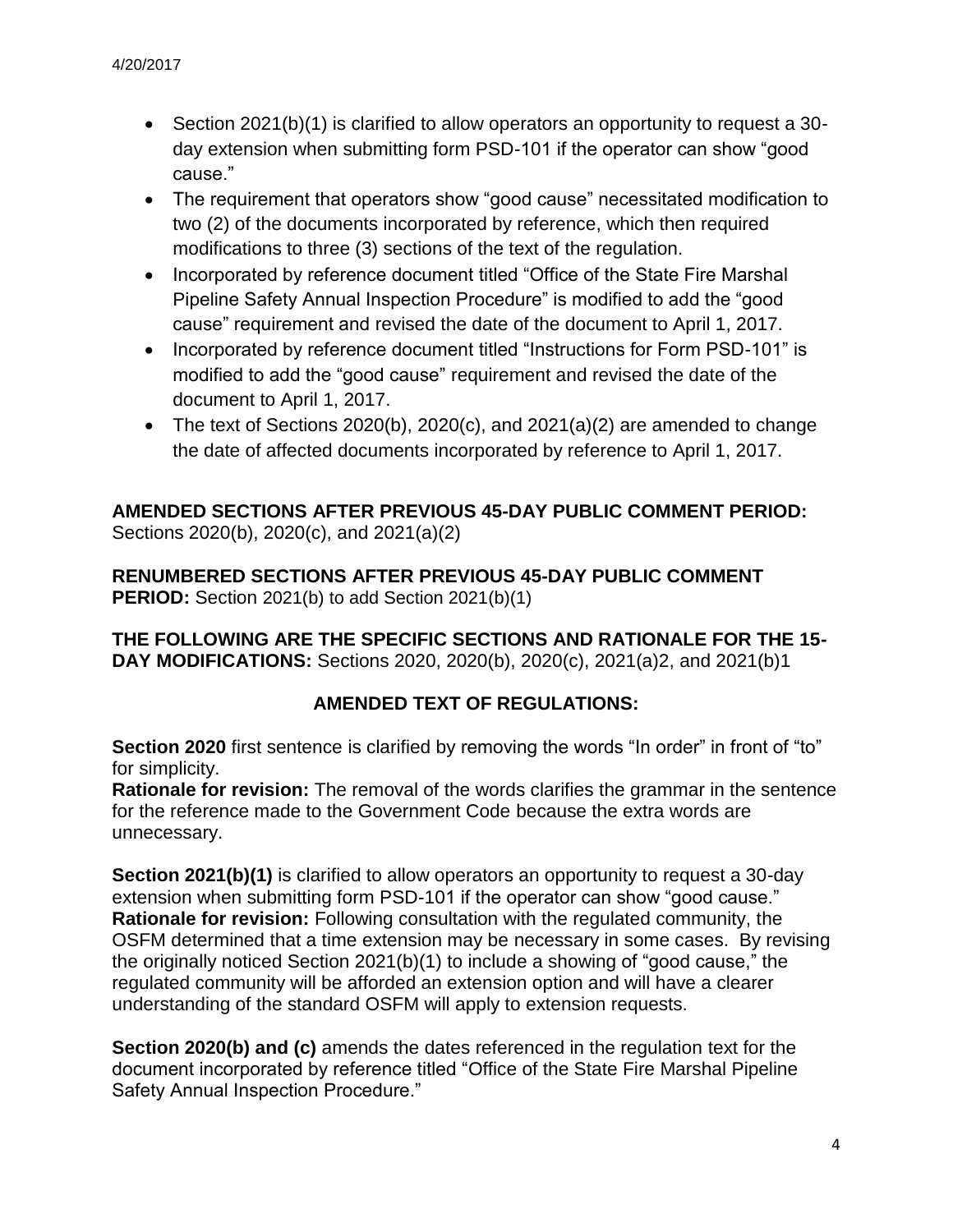**Rationale for revision:** Changes to the document were necessary because the clarification language adding "good cause" to Section 2021(b)(1) was included in the language of the document incorporated by reference. By modifying the language of the document incorporated by reference, the document needed an updated reference date.

**Section 2021(a)(2)** amends the dates referenced in the regulation text for the document incorporated by reference titled "Instructions for Form PSD-101."

**Rationale for revision:** Changes to the document were necessary because the clarification language adding "good cause" to Section 2021(b)(1) was included in the language of the document incorporated by reference. By modifying the language of the document incorporated by reference, the document needed an updated reference date.

#### **AMENDED DOCUMENTS INCORPORATED BY REFERENCE FOR THE 15-DAY MODIFICATIONS:**

The OSFM adopted three (3) documents incorporated by reference during the 45-Day public comment period. The Form PSD-101 remains unchanged. However, amendments to language and date revisions to the following two (2) documents are necessary due to the proposed modification of Section 2021(b)(1):

- 1. Office of the State Fire Marshal Pipeline Annual Inspection Procedure (dated July 1, 2016) located in the proposed regulations at Section 2020(b) and (c).
- 2. Instructions for Form PSD-101 (dated July 1, 2016) located in the proposed regulations at Section 2021(a)(2).

#### **CALIFORNIA STATE FIRE MARSHAL ANNUAL INSPECTION PROCEDURES (dated April 1, 2017).**

**"Process":** Under the section titled **"1. Gather Operator Information"** on the first page of the document, the last sentence of the paragraph is amended to add language from the text of the proposed regulations in Section 2021(b)(1).

**Rationale for revision:** The date on the "CALIFORNIA STATE FIRE MARSHAL ANNUAL INSPECTION PROCEDURES" document is amended from July 1, 2016 to April 1, 2017 to reflect the addition of the language made in the procedures. The CALIFORNIA STATE FIRE MARSHAL ANNUAL INSPECTION PROCEDURES (dated April 1, 2017), as incorporated by reference, is edited to clarify to operators the process and standard by which the OSFM shall approve a request for a 30-day extension to the submittal deadline of Form PSD-101.

The additional language in the procedures clarifies that a 30-day extension beyond the July 1st deadline for submitting the Form PSD-101 to the OSFM shall be granted if all the following conditions are met:

 The operator must submit an extension request in writing to the Pipeline Safety **Division**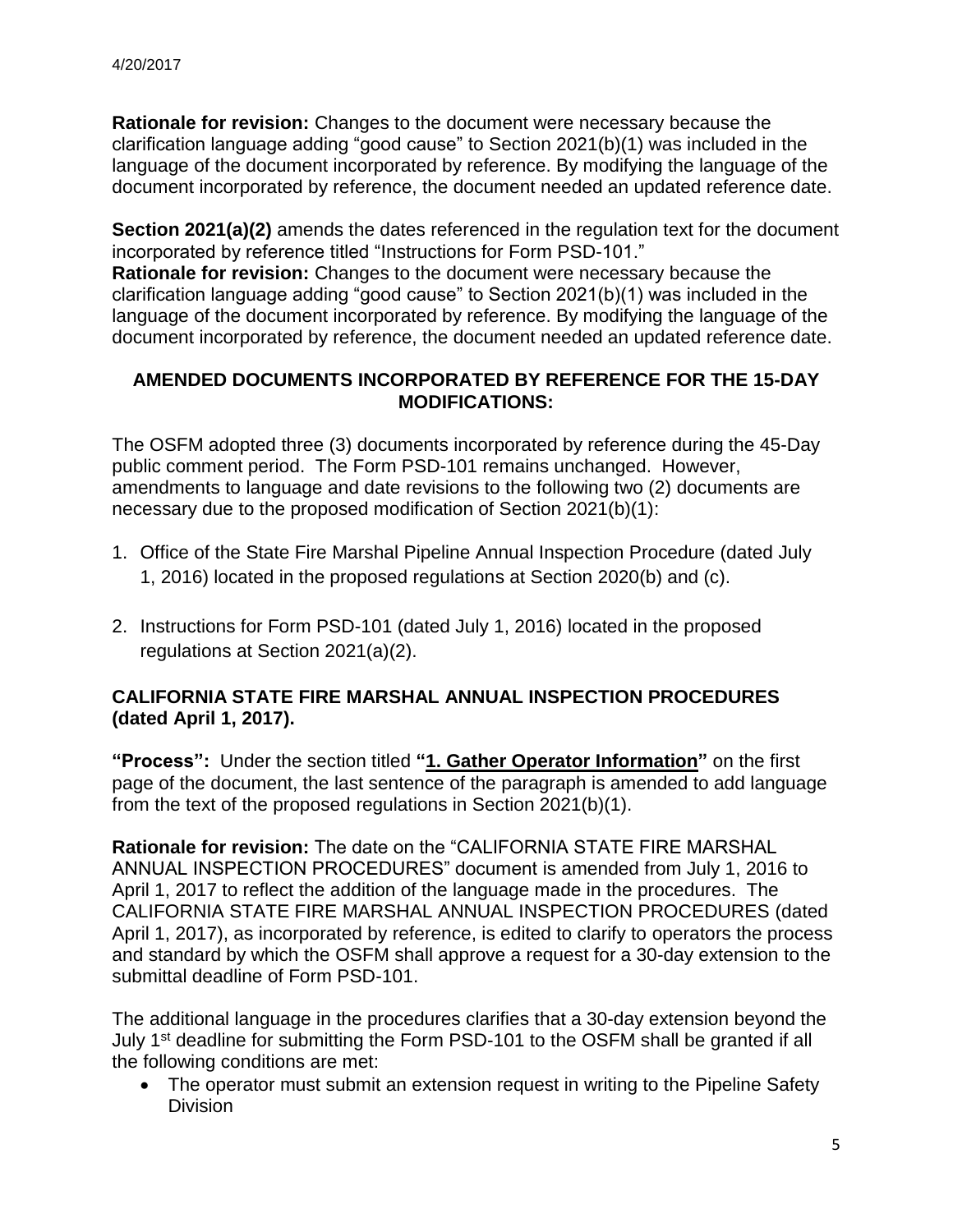- The request must be submitted no later than June 1st
- The request must demonstrate good cause to the OSFM

A detailed discussion of the purpose and why a 30-day extension is needed in the proposed regulation can be found above in the section titled "NECESSITY."

#### **Instructions for Form PSD-101 (dated April 1, 2017) – CALIFORNIA INTRASTATE PIPELINE OPERATOR ANNUAL REPORT.**

**"GENERAL INSTRUCTIONS":** The fourth paragraph on page one of the document under the heading "GENERAL INSTRUCTIONS" is amended to add language from 2021(b)(1).

**Rationale for revision:** The date on the "Instructions for Form PSD-101" is amended from July 1, 2016 to April 1, 2017 to reflect the addition of the language made in the instructions. The Instructions for Form PSD-101 (dated April 1, 2017), as incorporated by reference, is edited to clarify to operators the process and standard by which the OSFM shall approve a request for a 30-day extension to the submittal deadline of Form PSD-101.

The additional language in the instructions clarifies that a 30-day extension beyond the July 1st deadline for submitting the Form PSD-101 to the OSFM shall be granted if all the following conditions are met:

- The operator must submit an extension request in writing to the Pipeline Safety **Division**
- The request must be submitted no later than June 1st
- The request must demonstrate good cause to the OSFM

A detailed discussion of the purpose and why a 30-day extension is needed in the proposed regulation can be found above in the section titled "NECESSITY."

#### **SUMMARY AND RESPONSE TO COMMENTS RECEIVED DURING 15-DAY NOTICE PERIOD OF MODIFIED TEXT FROM APRIL 5, 2017 THROUGH APRIL 19, 2017.**

The Office of the State Fire Marshal received no public comments. Following the close of the 15-day comment period no further modifications were made to the text or incorporated documents of the proposed regulation.

#### **TECHNICAL, THEORETICAL AND/OR EMPIRICAL STUDIES OR REPORTS**

The OSFM did not rely on any report or document in the development of this rulemaking beyond that previously identified in the Initial Statement of Reasons.